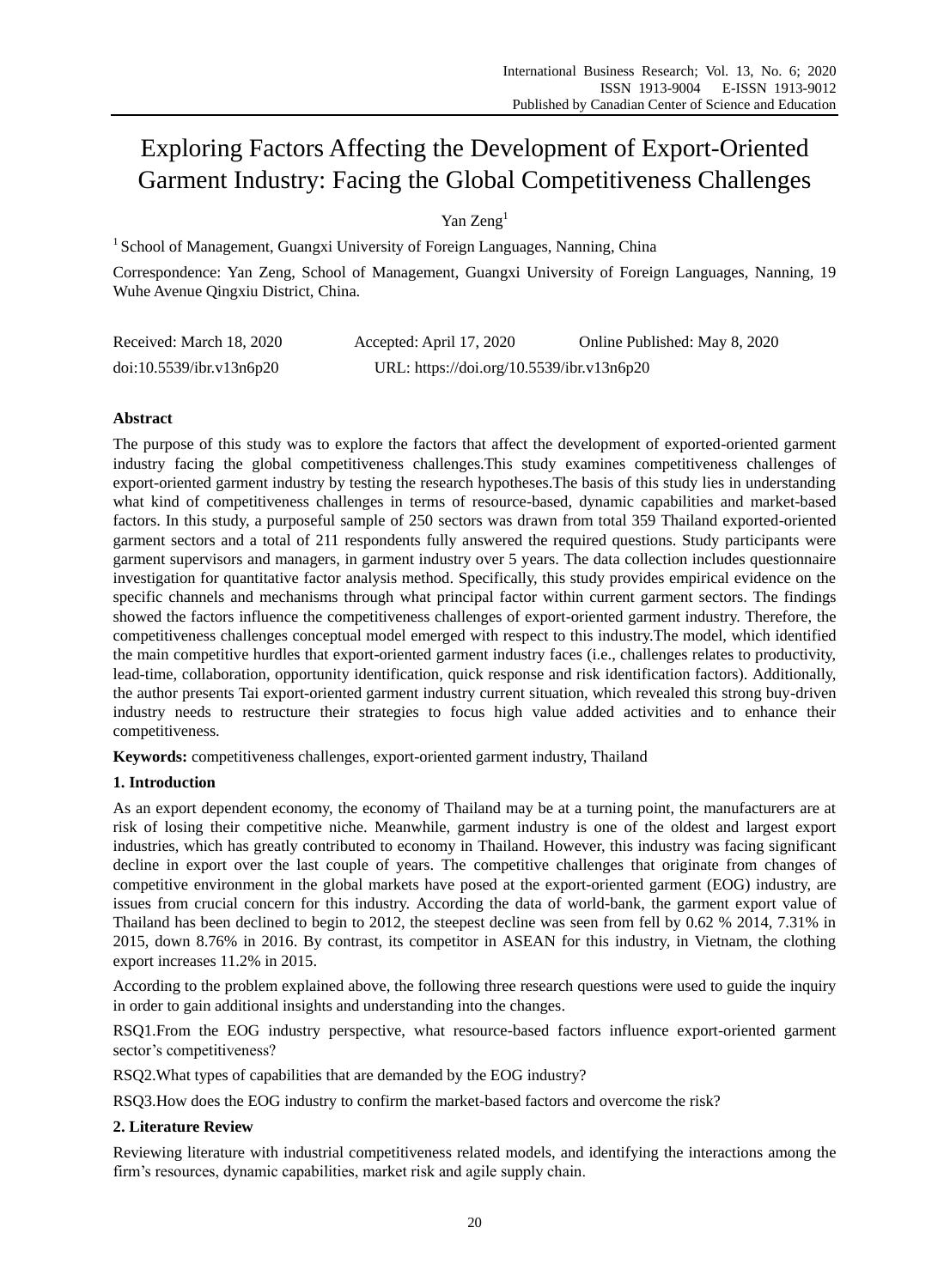#### *2.1 Industry's Competitiveness Theories*

In the literature we can find numerous findings focused on the industry's competitiveness challenges. The use of industry's competitiveness theories in this study are importance as a framework for assessing the competitive advantages (Kozlenkova et al., 2014). There are just three main theories relate to this study including resource-based view, dynamic capability and market-based view, which need to evaluated to better understand the competitiveness challenges of EOG industry. Based on those theory and extant study that investigated the relationship between the principle factors of industrial competitiveness and the following factors were proposed by researcher for this study. Firstly, the productivity and shorten lead-time were identified as principal factors in resource-based view. Traditionally, labor and capital have been confirmed as main factors that determine production output (Chan & Mountain, 1983). Scholars believed that the effect of productivity was regarded as important factor to account for the industrial competitiveness which traditional input factors have limited impact (Vlachvei & Notta, 2017). Meanwhile, lead time was considered as principle factor because a lot of export-oriented garment sectors successfully improved their competitiveness through the lead-time reduction. This approach facilitates the garment to make rapid response within the global value chain. Owing to this point, the productivity and shorten lead-time attribute to the industrial competitiveness. Secondly, the collaboration and opportunity identification were emphasized to be critical factors in dynamic capabilities due to their advantage in export-oriented garment industry. Matopoulos, et al. (2007) state that the higher levels of collaboration is essential factor to achieve competitiveness in export-oriented garment industry. The collaboration among actors in global value chain is the important factor for managing a value chain in the export-oriented sector (Curwen et al., 2013). Due to customer's requirement, timely and accurate deliveries, have also forced the industry to move toward collaboration. Concerning the opportunity identification in global market, although there is much debate surrounding the definition, the opportunity identification capability is considered fundamental factor for industrial competitiveness (Muzychenko & Liesch, 2015). Increasing competition in the garment market, opportunity identification is emerging as an important capability that can be developed as industrial competitiveness. Thirdly, the quick response and risk identification are proposed as main factor in market based view which can provide the customer with diverse services and allow industry survive from market risk. The emphasis of the quick response is fast communicate with customer and enable industry to increase response to change in product demand rapidly in the global market (Schary et al., 2001). Therefore, the quick response is important term for both information systems and logistics. Risk identification is the process of risk management that could prevent the industry from the potential risk to achieving its objectives (Dinu, 2012). This process predicts the emergence of negative events which will cause loss or forecasts positive events which bring sector benefit. It also helps industry improve its competitiveness.

#### *2.2 Agile Supply Chain*

According to Goldman (1995), from business perspective, agility is defined as a business ability that is more flexibility in a changeable market place, where this ability is totally to require driven. The elemental driven of agile supply chain are speed, cost and efficiency, therefore, agile supply chain framework is consist of four major factors including virtual integration, process alignment, network based and Market sensitive (Christoper, 2005). Achiving agile supply chain relies on other capabilities; including responsiveness and quickness (Mehralian et al., 2015). Market sensitive allow the supply chain is able to identify the real demand from the market. In present time, organizations are capable to acquire data from daily Point of sale (POS) which allow company capture the emerging trend by taking feedback from daily sale, Therefore, the organization can control the inventory and respond directly to it. The end consumer's feedback is the driver of the supply chain. There are no boundaries in supply chain like this. About network based, all actors in the supply chain are coordinators, they equally own the chain. Every individual actor in the supply chain must to endeavor to make good performance. Agile supply chain has been recognized as the solution to improve the responsiveness in changeable market. Today's supply chain face to various challenges, but the most organization adopted agile supply chain since it has enhanced the suppliers to manage their own data, such as Zara and UNIQLO's supply chain, are successful global fashion retailers.

Scholars have summarized the industrial competitiveness related factors theoretical frameworks which generally contain resource-based, dynamic capabilities and market-based.This research concerns about what specific factors affect the competitiveness in EOG industry. Research showed the export growth is able to totally reflect the competitiveness of industry. Based on this, the quantitative approach was conducted to this research which the export growth (proxy of competitiveness) was taken as the dependent variable. Combing the garment global value chain and industrial competitiveness models, the productivity, the lead-time, Collaboration, opportunity identification, quick response and risk identification were regarded as the principal factor of independent variable. The following hypotheses about the relation between dependent and independent variable were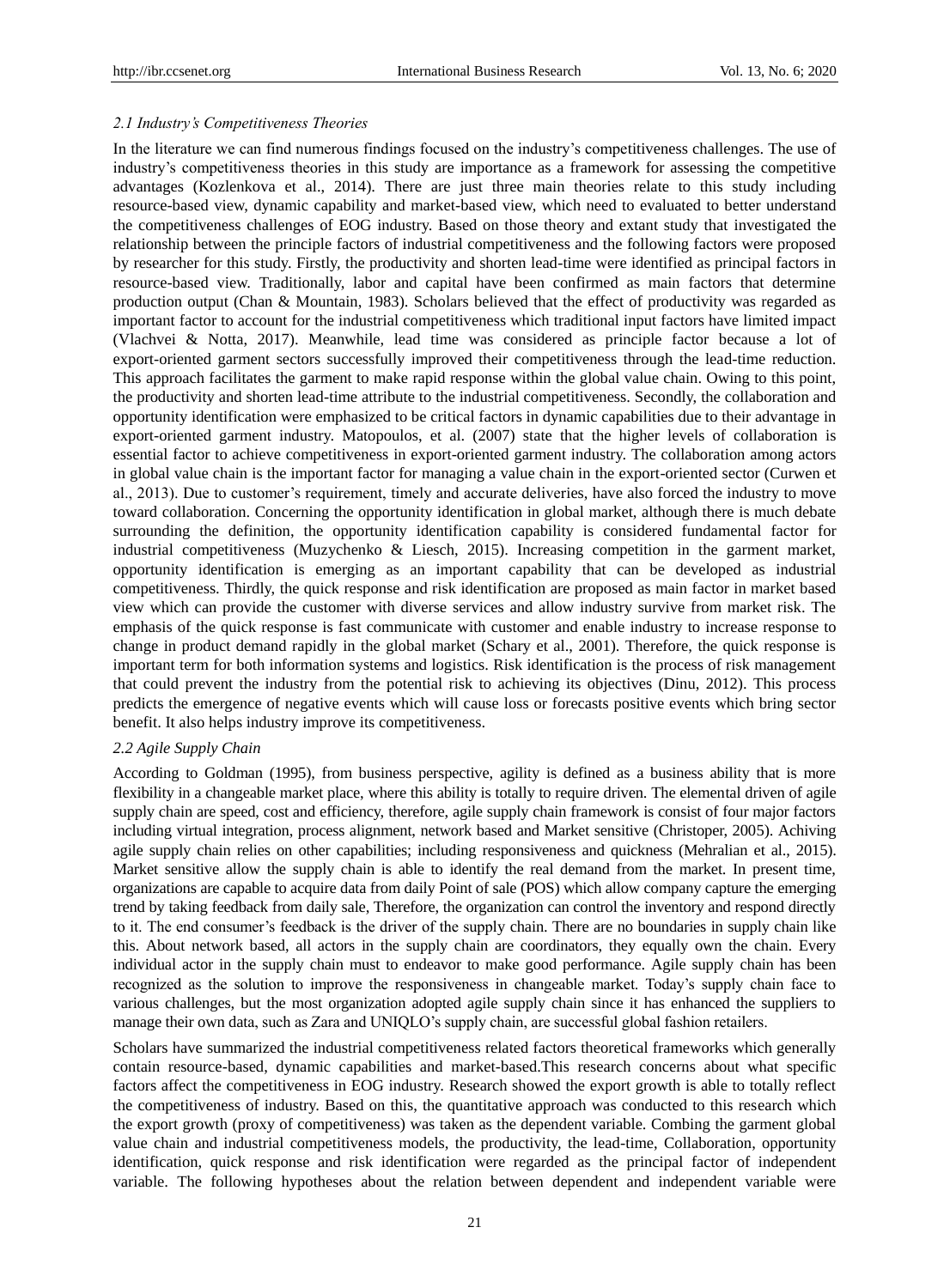proposed, shown in Figure 1.

H1: The export growth of EOG sector is positively related to Resource-based factors.

H1a: The export growth of EOG sector is positively related to the productivity.

H1b: The export growth of EOG sector is positively related to shorten the lead- time.

H2: Dynamic capabilities factors affect the export growth of EOG sector.

H2a: Collaboration in supply chain affects the export growth of EOG sector.

H2b: The capability of opportunity identification affects the export growth of EOG sector.

H3: The export growth of EOG sector is positively related to Market-based factors.

H3a: The export growth of EOG sector is positively related to the sector's ability of quick response in market.

H3b: The export growth of EOG sector is positively related to the sector's ability of risk identification in market.



Figure 1. Hypotheses

Source: Developed by Researcher

#### **3. Methodology**

Finding and retaining competitiveness may allow an organization to meet export-oriented garment industry challenges as well as help understanding sector's upgrading capabilities. Therefore, research need to identify the competitiveness challenge that the industry faces. This study utilizes the quantitative approach for testing the hypotheses which are assumed base on the literature review. The author conducted quantitative approach for all the hypotheses and constructed a questionnaire, and then determined results consequently. The simple, direct, clear and concise language was used in questionnaires and ensured anyone can understand the questions, and occasionally the questions have to be translated into a language which the respondents are more familiar and easy. Respondents are invited to answer the anonymous questionnaires that contain no identifying information are more likely to generate truthful response.

#### *3.1 Population and Sample Sizes*

Sampling is the use of adequate sample size which can estimate results for the whole population with a good precision (Cochra, 1977; Singh & Chaudhury, 1985). In other word, researcher has to generalize about the population from the sample data because it is almost impossible randomly sample the entire population. The target population of this research was the managers who actively worked and are currently working in EOG industry for management. They are among the policy maker, executives, and others relevant stakeholders who might play important roles on the decision. It was necessary to select managers in EOG sectors, especially for those who take charge of the decision. As this study investigated the management in EOG sectors, the total number of supervisors and managers in the sectors (N=359 persons) represent the target population (GMA.2012).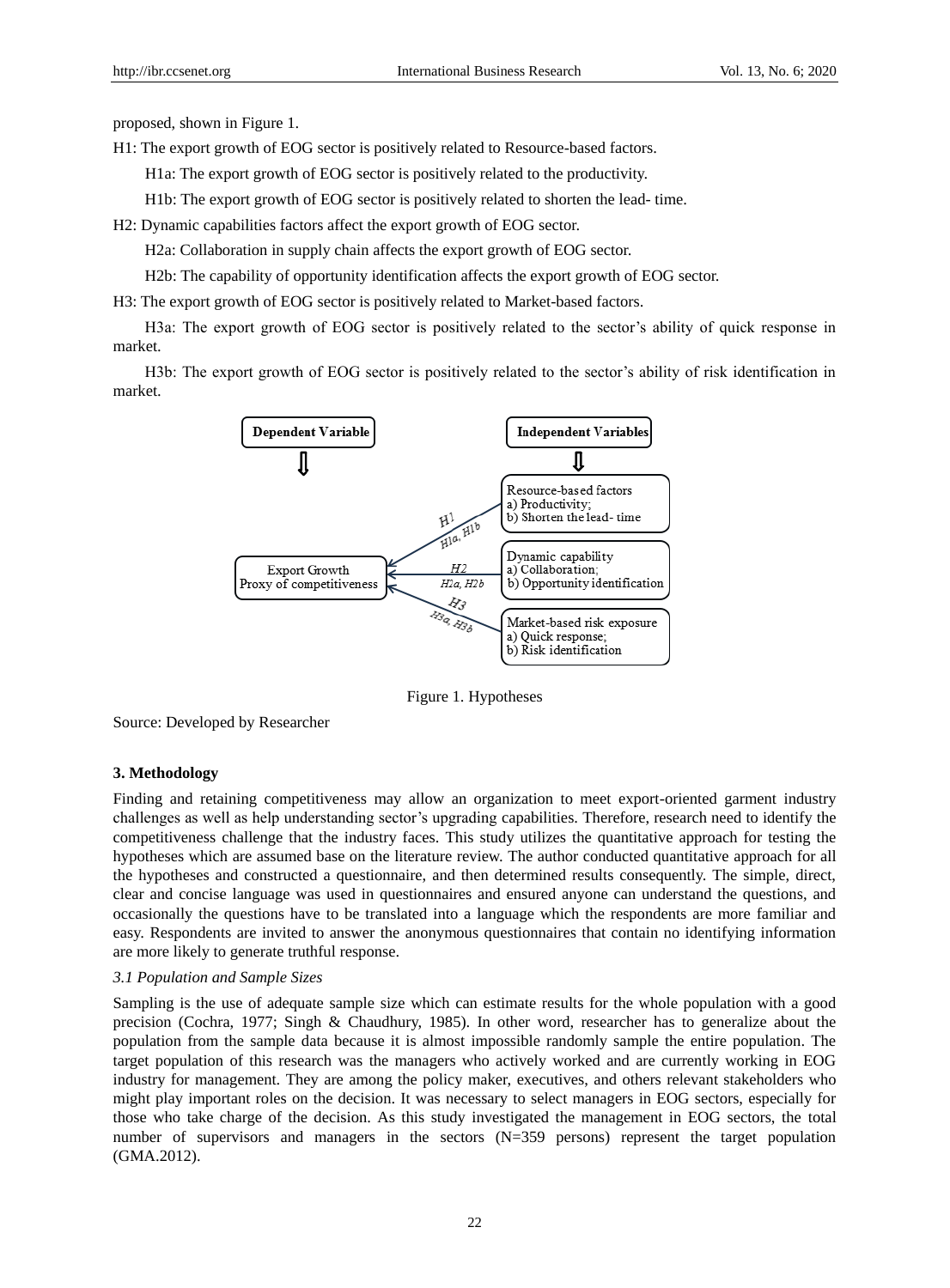$$
n = \frac{N}{1 + N(\pmb{e})^2}
$$

*n=Number of Sample size* (1) *N= Number of Population size e=the error 5 percentage points* 

To calculate the population sample size with an error 5% and with a confidence coefficient of 95% in this study by using the Yamame formula. Equation, and then the result came up with be a sample size of about 199 participants. That mean the sample size was at least 199 persons, the structured questionnaires were distributed to 250 persons and there was a received back 211 pieces. A total of 211 respondents fully answered the required questions. It was a responded rate of 84.4%. Returned questionnaires were analyzed for any sound in the responses and then entered into the SPSS spreadsheet, this was then double-checked for any invalids that there was an overall reliability. It was determined that there was an overall reliability value of 0.977, caculated by the Cronbach's Alpha method, which is above the acceptable minimum value of 0,70 (Zikmund, 2000).

#### *3.2 Research Instruments*

The opinion-based questionnaires were involves close questions. The questionnaires for the EOG industry include three main parts. The variables are divided into 3 broad categories related to resource-based, capabilities and market-based risk exposure. The principle goal factor of industrial competitiveness was defined in first section as the export growth which is the proxy of competitiveness. The impact factors of competitiveness were represented by the six indicators:

1) Resource-based. a) Productivity; b) Shorten the lead-time,

2) Dynamic capability. c) Collaboration; d) Capability of opportunity identification,

3) Market-based risk exposure. e) Ability of quick response in market; f) Ability of risk identification in market

In this study the principle goal factor of industrial competitiveness was operationalized as export growth of EOG industry. This limitation is dictated by two reasons. First, there is a great technical difficulty to measure the industry resource level because some of factors are intangible asset. Second, dynamic capabilities can't calculated by the difference data. To identify the relationship between export growth and the influence factors of industrial competitiveness, export growth was calculated as follows to properly represent positive and negative growth of value. For Likert (1932) Scales, the key to successful attitude measurement was to convey this underlying dimension to survey respondents, so that they could select the response option that best reflects their opinion in the questionnaire.

In order to be able to use statistics that assume the variable is interval. In the finding section, these results were adapted according to the class interval method described by Lind et al (2003). While construction of frequency distribution the class first we determine k number of classes then width can be determined by using following formula.

> $w = Class Width$  $=\frac{Largest\ observation-Smallest\ observation}{2}$ Number of Classes

(2)

Consequently, results of data analysis regarding each variable were defined as in table below result.

| Result        | Interpretation            |
|---------------|---------------------------|
| $4.21 - 5.00$ | <b>Strongly Agreed</b>    |
| 3.41-4.20     | Agreed                    |
| $2.61 - 3.40$ | Neutral                   |
| 1.81-2.60     | Disagreed                 |
| 1.00-1.80     | <b>Strongly Disagreed</b> |

Table 1. Interpretation of measurement result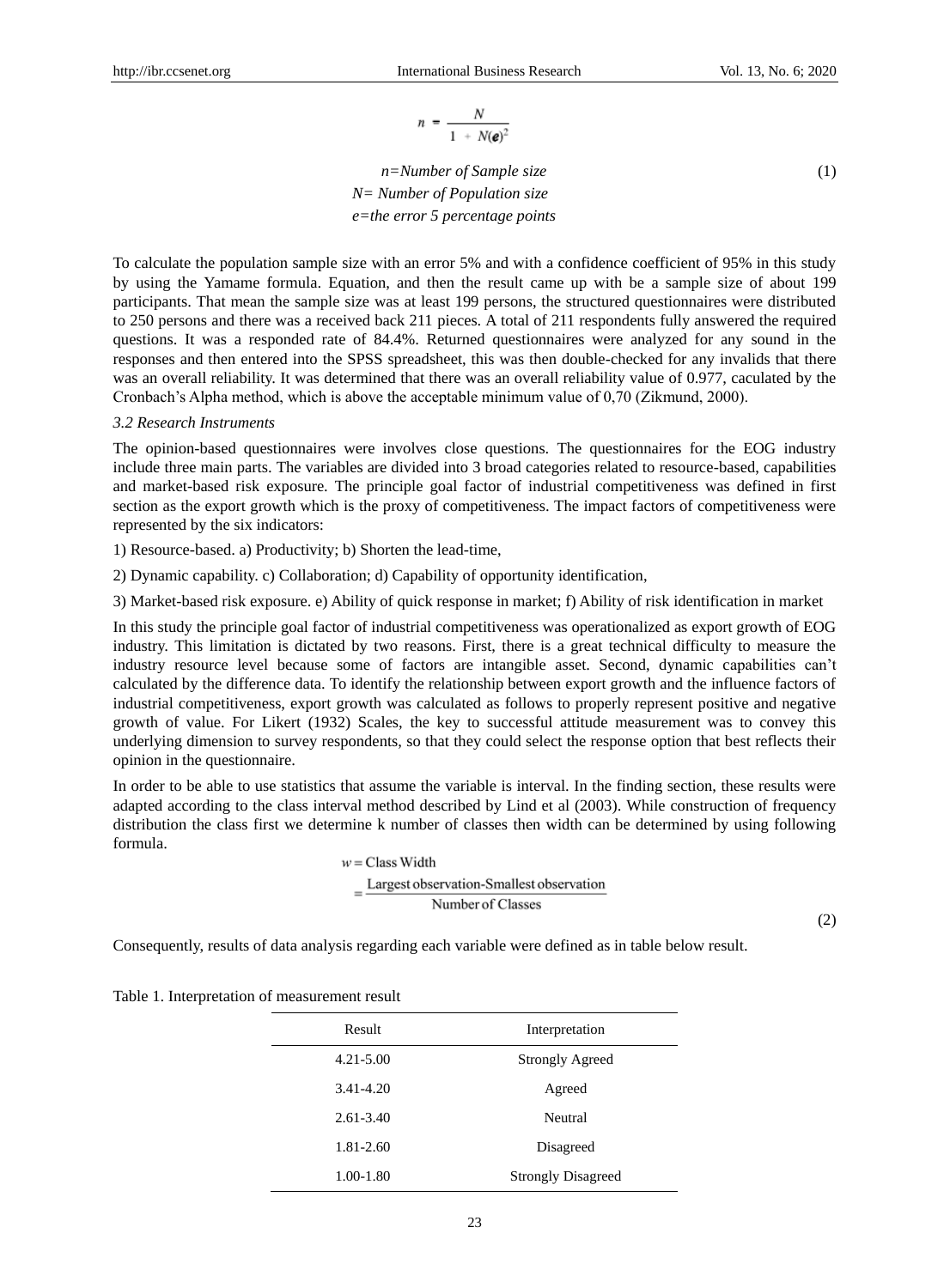## *3.3 Data Collection*

Out of 250 questionnaires distributed to the EOG industries during the survey, 211 pieces were returned which shows 84.4% of response rate. Help in distributing and collecting the questionnaires under the help of SMEs exporter association, Garment Manufacturers Association (GMA) and Chinese company which have business in global market. However, official letters were always used to seek permission from the relevant organization together with the questionnaires. The survey questionnaires were distributed among EOG sectors via E-mail from March 2018 in Thailand. The goal of the data collection is to find out how the relationship among between resource-based, capabilities, market risk exposure in EOG sectors. This should also be the goal of the questions. The questions were designed to be as short as possible in order to keep up the respondents' interest and ensure reliable answers and to save time in analyzing the results at the same time to be comprehensive and collect all necessary information.

## *3.4 Data Analysis*

## 3.4.1 Variable Value Measurement with Frequency Distribution

Variable measurement can specify the level of measurement as scale that can take on a number of particular values, with different value possible for each instance. The group of variables that can be describes the nature of information by the position of a single point on some particular scale.

| Variables                                                            | Frequency<br>$\bar{x}$ | <b>SD</b> | Level                  |
|----------------------------------------------------------------------|------------------------|-----------|------------------------|
| <b>I: Resourced-based Factors</b>                                    |                        |           |                        |
| A-1Time schedule of manufacturing positively influence export growth | 4.13                   | 1.008     | Agreed                 |
| A-2 Suitable production management system relate to export growth    | 4.36                   | .874      | Agreed                 |
| A-3 Skilled workforce improve export growth                          | 4.29                   | .762      | <b>Strongly Agreed</b> |
| A-4 Equipment upgrading is able to earn more order                   | 4.27                   | .834      | <b>Strongly Agreed</b> |
| A-5 Quality control system benefits for export growth                | 4.43                   | .861      | <b>Strongly Agreed</b> |
| A-6 Reliability of delivery is able to earn more order               | 4.22                   | .874      | <b>Strongly Agreed</b> |
| A-7 Eliminating loss time and off-standard time                      | 4.14                   | .850      | Agreed                 |

#### Table 2. Measurement with frequency distribution by resourced-based factors

The results from Table 2 part I: Resourced-based Factors revealed that the respondents agreed that "A-1: Time schedule of manufacturing positively influence export growth" ( $\bar{x}$  =4.13, SD=1.008). Respondents agreed with "A-2 Suitable production management system relate to export growth" ( $\bar{x}$  =4.36, SD= 0.874), "A-3 Skilled workforce improve export growth" strongly agreed ( $\bar{x}$  =4.29, SD= 0.762), "A-4 Equipment upgrading is able to earn more order" strongly agreed ( $\bar{x}$  =4.27, SD= 0.834), the respondents strongly agreed that "A-5 Quality control system benefits for export growth" ( $\bar{x}$  =4.43, SD= 0.861) and "A-6 Reliability of delivery is able to earn more order"  $(\bar{x} = 4.22, SD = 0.874)$ , Respondents agreed with" A-7 Eliminating loss time and off-standard time can increase export growth" ( $\bar{x}$  =4.14, SD= 0.850). Resourced-based factors by 7 questions with an overall mean result of  $\bar{x} = 4.26$ , SD= 0.866. The scores fell in a range from 4.13-4.43, which leads to the conclusion that resourced-based factors do have some influence on export growth. The most results revealed that the respondents agreed or strongly agreed. The results in this section commonly indicated resourced-based factors have some influence on export growth.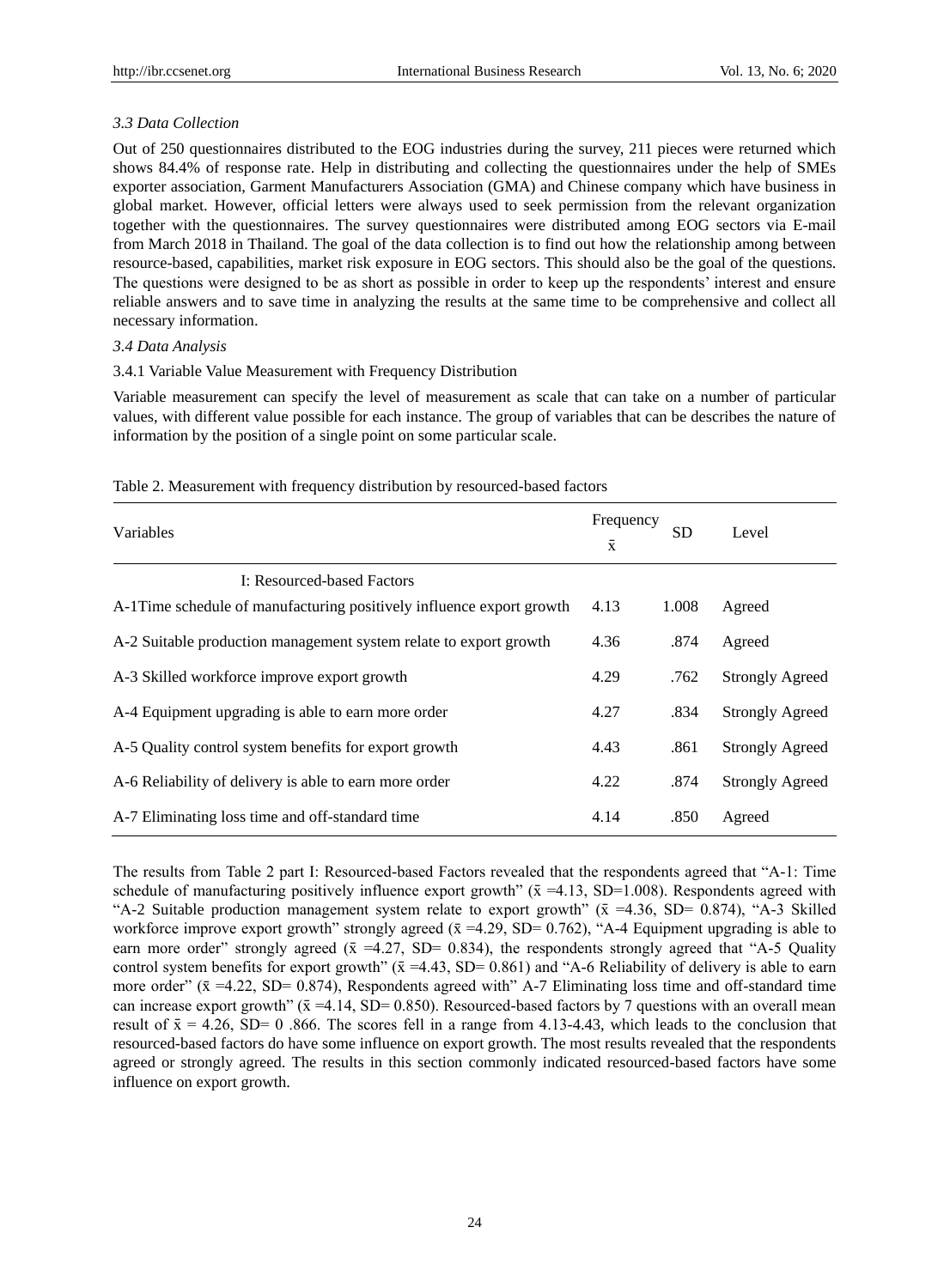|                                                                         | Frequency |           |                        |
|-------------------------------------------------------------------------|-----------|-----------|------------------------|
| <b>Variables</b>                                                        |           | <b>SD</b> | Level                  |
| II: Dynamic Capabilities Factors                                        |           |           |                        |
| B-1 Multiple marketing channels are able to improve export growth 4.07  |           | .814      | Agreed                 |
| B-2 Out-sourcing ability enhances export growth                         | 4.01      | .808      | Agreed                 |
| B-3 Information system benefit for export growth                        | 3.91      | .681      | Agreed                 |
| B-4 Higher value-added services enable to earn more purchase order 4.36 |           | .831      | <b>Strongly Agreed</b> |

#### Table 3. Measurement with frequency distribution by dynamic capabilities factors

The result from Table 3 part Ⅱ: Dynamic Capabilities Factors revealed that the respondents agreed that "B-1 Multiple marketing channels are able to improve export growth" ( $\bar{x}$  =4.07, SD= .814), "B-2 Out-sourcing ability enhances export growth" agreed  $(\bar{x} = 4.01, SD = .808)$ , "B-3 Information system benefit for export growth" agreed with  $(\bar{x} = 3.91, SD = .681)$ , and "B-4 Higher value-added services enable to earn more purchase order" agreed with ( $\bar{x}$  =4.36, SD= .831). Dynamic Capabilities Factors by 4 questions with an overall mean result of  $\bar{x}$  = 4.09, SD= 0 .79. The scores fell in a range from 3.91-4.36, which leads to the conclusion that dynamic capabilities factors dose have some influence on export growth. The most results revealed that the respondents agreed. The results in this section commonly indicated have some influence on export growth.

| Table 4. Measurement with frequency distribution by market-based factors |  |  |  |
|--------------------------------------------------------------------------|--|--|--|
|--------------------------------------------------------------------------|--|--|--|

|                                                                              | Frequency |           |                        |
|------------------------------------------------------------------------------|-----------|-----------|------------------------|
| Variables                                                                    | $\bar{x}$ | <b>SD</b> | Level                  |
| <b>III: Market-based Factors</b>                                             |           |           |                        |
| C-1 Non-standardized process reduces export growth                           | 4.57      | .833      | <b>Strongly Agreed</b> |
| C-2 Decision making system helps to increase export growth                   | 4.55      | .889      | <b>Strongly Agreed</b> |
| C-3 Difficult to survive from economic downturn will reduce export<br>growth | 4.50      | .819      | <b>Strongly Agreed</b> |
| C-4 Late customer payments higher impacts the export growth                  | 4.41      | .881      | <b>Strongly Agreed</b> |

The results from Table 4 partⅢ: Market-based Factors revealed that the respondents strongly agreed with "C-1 Non-standardized process reduces export growth" ( $\bar{x}$  =4.57, SD= 0.833), and "C-2 Decision making system helps to increase export growth" ( $\bar{x}$  =4.55, SD= 0.889), the respondents strongly agreed that "C-3 Difficult to survive from economic downturn will reduce export growth" ( $\bar{x}$  =4.50, SD= 0.819), and "C-4 Late customer payments higher impacts the export growth" ( $\bar{x}$  =4.41, SD= 0.881). This result confirmed that the respondents were highly positive response to all issues. Market-based factors by 4 questions with an overall mean result of  $\bar{x}$  $= 4.51$ , SD= 0 .858. The scores fell in a range from 4.41-4.57, which leads to the conclusion that market-based factors dose have some influence on export growth. The most results revealed that the respondents strongly agreed. The results in this section commonly indicated have some influence on export growth.

#### 3.4.2 Hypotheses Testing Methods

The process of distinguishing between the null hypothesis and the alternative hypothesis is aided by specifying parametric limits.

#### Testing hypothesis.

H1: The export growth of EOG sector is positively related to Resource-based factor (H1a.Productivity, H1b.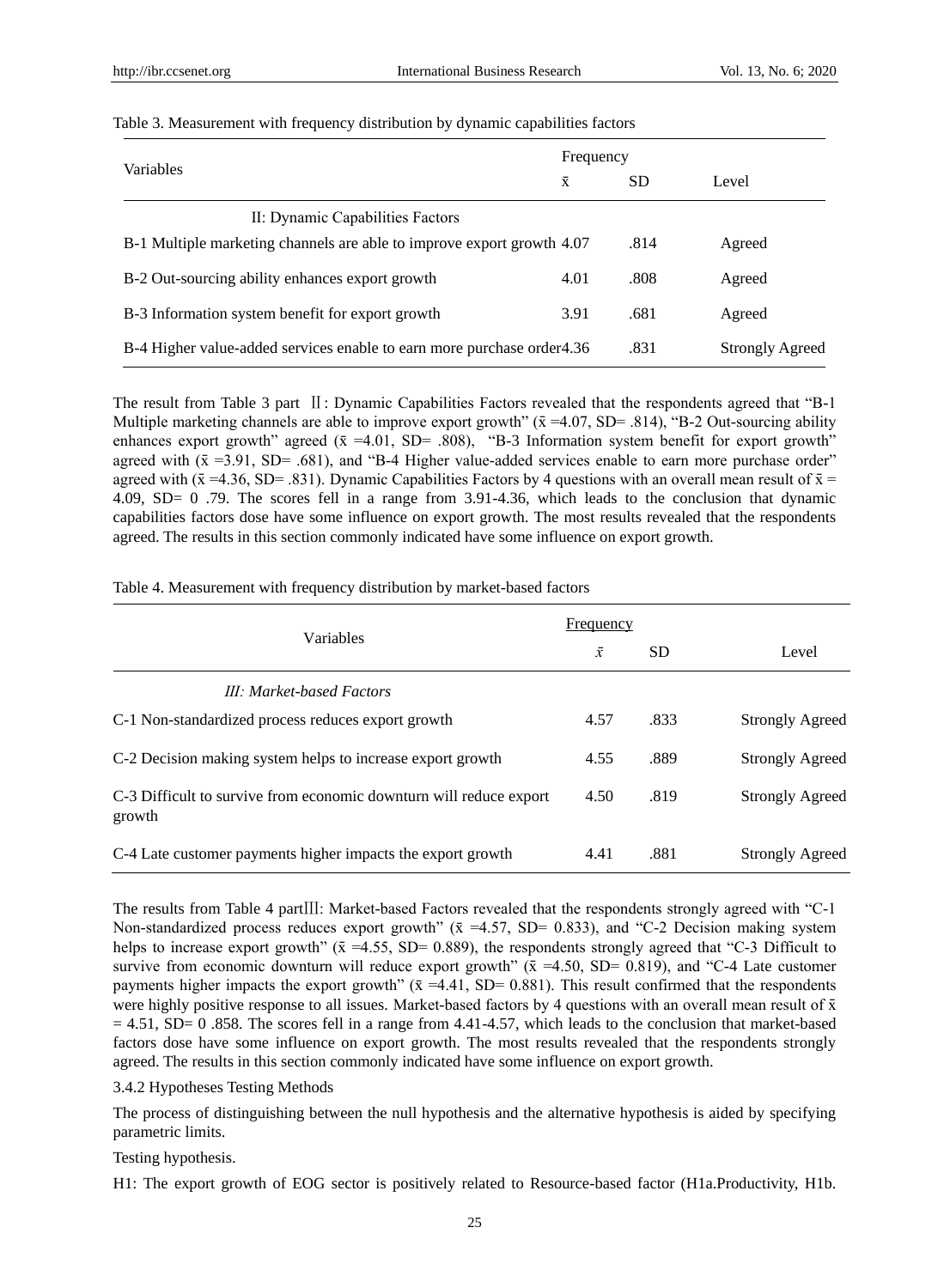Shorten the lead- time).

H2: Dynamic capabilities factor (H2a. Collaboration in supply chain, H2b. Capability of opportunity identification) affect the export growth of EOG sector.

H3: The export growth of EOG sector is positively related to Market-based factor (H3a. Ability of quick response, H3b. Ability of risk identification).

Due to the large number of variables involved in each hypothesis, factor analysis was used to describe the significant relationship between above observed variables and export growth of EOG sector. The observed variables were analyzed using principal component analysis with Varimax rotation, which can reduce the data dimensionality. The factor analysis of export growth was to examine and compare the interpretable and meaningful factors that influence the export growth in EOG industry. The exploratory factor analysis method was conducted to uncover the underlying structure of 15 variable of competitiveness challenges survey. The factor analysis is often used in data reduction to identify small group of factors that interpret the observed variables with the strongest relationship. Therefore, this section carried out the principal component analysis and rotation methods in order to examine which of the loadings are significant to the study. This factor analysis application also attempts to examine whether any new factors were generated, which are significant and easier to be interpreted. However, in order to make the factor analysis procedure more obvious, many applicable statistical conditions are needed to support the satisfied and reliable results before identifying the potential variable of competitiveness challenges. All items were factor analyzed using principal component analysis followed by Varimax rotation

#### **Validity and reliability.**

1) Validity The validity of research data was tested by using SPSS the KMO statistic and Barlett's test for sphericity, the result is shown on below Table 5.

| Kaiser-Meyer-Olkin Measure of Sampling Adequacy. (KMO) |                    | .866     |
|--------------------------------------------------------|--------------------|----------|
| Bartlett's Test of Sphericity                          | Approx. Chi-Square | 3392.274 |
|                                                        | df                 | 105      |
|                                                        | Sig.               | .000     |

Table 5. Value of KMO and Barlett's test variable that affect the export growth

2) Reliability The data of questionnaire was input into SPSS software, test by Cronbach's  $\alpha$ , the result is as below Table 6.

Table 6. Reliability statistic

| Cronbach's Alpha | Cronbach's Alpha Based on | N of Items |
|------------------|---------------------------|------------|
| .948             | .948                      | 15         |

After testing the validity, the reliability of the questionnaires were analyzed for any invalid data in the response and then entered into the SPSS spreadsheet, and then, the results were submitted to tests for reliability. According to the Table 6, it was determined that there was an overall reliability of 0.984, calculated by the Cronbach's Alpha, which is above the acceptable minimum value of 0.70 (Zikmund, 2000), so this Liker scale have higher reliability and stability. The factors have been identified with reference to their real values. Table 7 presents the communalities of the initial variable, pieces of variables explained using common factors.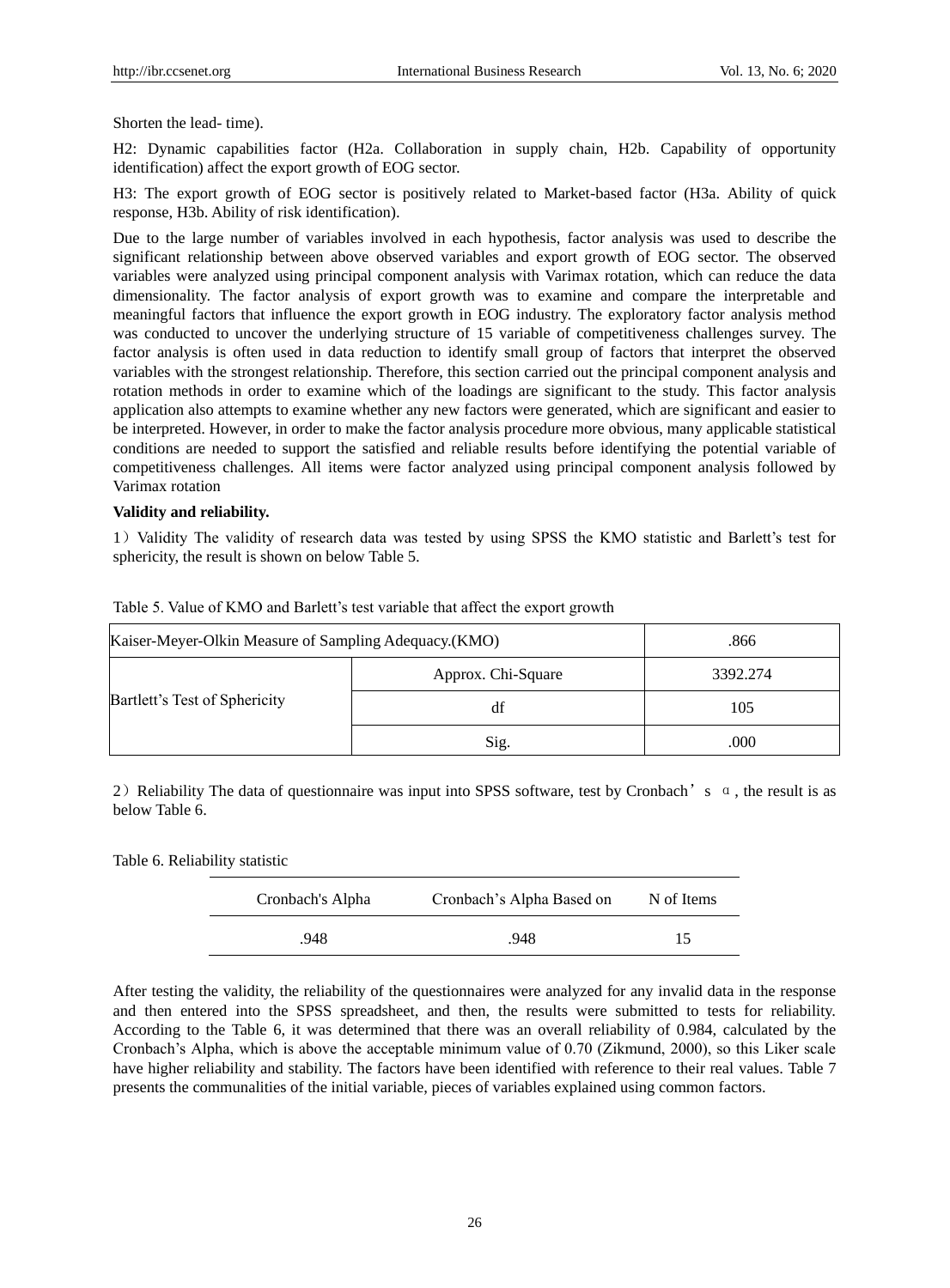#### Table 7. The main results of factor analysis: communalities

| Variables                                                                  | <b>Initial</b> | <b>Extraction</b> |
|----------------------------------------------------------------------------|----------------|-------------------|
| A-1 Time schedule of manufacturing positively influence export growth      | 1.000          | .626              |
| A-2 Suitable production management system relate to export growth          | 1.000          | .755              |
| A-3 Skilled workforce improve export growth                                | 1.000          | .859              |
| A-4 Equipment upgrading is able to earn more order                         | 1.000          | .851              |
| A-5 Quality control system benefits for export growth                      | 1.000          | .827              |
| A-6 Reliability of delivery is able to earn more order                     | 1.000          | .834              |
| A-7 Eliminating loss time and off-standard time can increase export growth | 1.000          | .862              |
| B-1 Multiple marketing channels are able to improve export growth          | 1.000          | .815              |
| B-2 Out-sourcing ability enhances export growth                            | 1.000          | .739              |
| B-3 Information system benefit for export growth                           | 1.000          | .775              |
| B-4 Higher value-added services enable to earn more purchase order         | 1.000          | .595              |
| C-1 Non-standardized process reduces export growth                         | 1.000          | .842              |
| C-2 Decision making system helps to increase export growth                 | 1.000          | .810              |
| C-3 Difficult to survive from economic downturn will reduce export growth  | 1.000          | .756              |
| C-4 Late customer payments higher impacts the export growth                | 1.000          | .794              |

Table 7 shows the selected principal components contain quite a sufficient amount of information about the variable due to the fact that all communalities leaving a correlation between 0.626 and 0.862. Thus, 15 significant factors which are higher than 1.00 (initial), have been identified to affect the export growth between factors extracted from the previous parameters. The results are presented in Table 8.

Table 8. The number of factors depending on export growth statistics and the percentage of the variance explained

| Component     | <b>Rotation Sums of Squared Loadings</b> |               |              |  |
|---------------|------------------------------------------|---------------|--------------|--|
|               | Total                                    | % of Variance | Cumulative % |  |
|               | 8.788                                    | 58.589        | 58.589       |  |
| $\mathcal{L}$ | 1.800                                    | 11.997        | 70.586       |  |
| 3             | 1.151                                    | 7.675         | 78.261       |  |

Table 8 shows that three components related with export growth by Varimax Rotation explain 78.261% of variance. When analyzing the factors by rotation, the communalities of the variables on export growth of garment sector consist of 3 components.

1) Resource-based factors that can be explained to 58.589 percentage of the variance.

2) Dynamic capabilities factors that can be explained to 11.997 percentage of variance.

3) Market-based factors that can be explained to 7.675 percentage of the variance.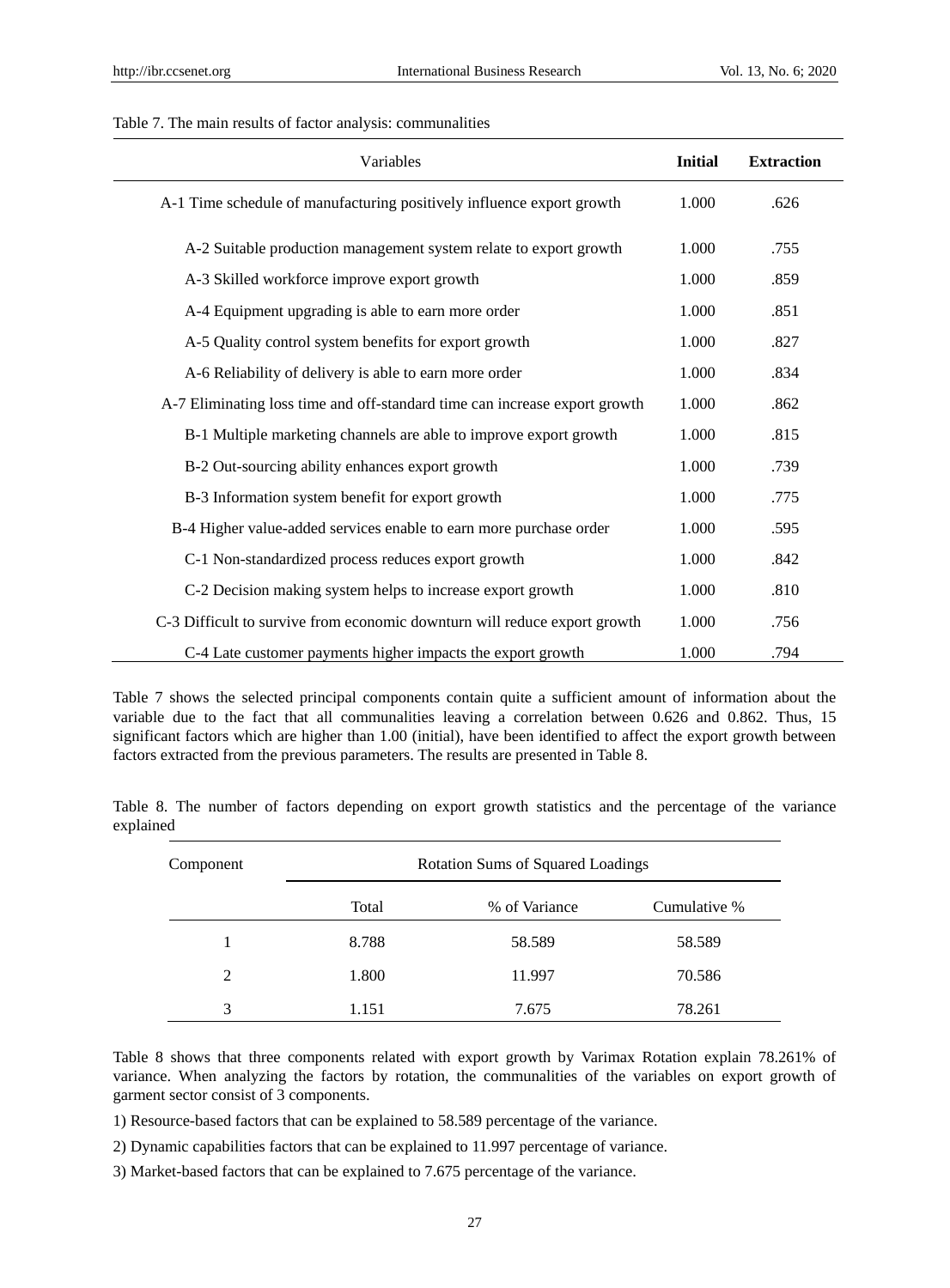Therefore, these three components are combined and can be explained by 78.261% variance.

| Table 9. Component 1 (the results of factor analysis considering Resource-based factors) |  |  |  |
|------------------------------------------------------------------------------------------|--|--|--|
|                                                                                          |  |  |  |

| Variables | Resource-based factors                                                | <b>Factor Loading</b> |
|-----------|-----------------------------------------------------------------------|-----------------------|
| $A-3$     | Skilled workforce improve export growth                               | .892                  |
| $A-4$     | Equipment upgrading is able to earn more order                        | .883                  |
| $C-2$     | Late customer payments higher impacts the export growth               | .798                  |
| $C-3$     | Difficult to survive from economic downturn will reduce export growth | .754                  |
| $A-2$     | Suitable production management system relate to export growth         | .747                  |
| $C-2$     | Decision making system helps to increase export growth                | .693                  |
| $A-5$     | Quality control system benefits for export growth                     | .649                  |
| $A-1$     | Time schedule of manufacturing positively influence export growth     | .616                  |
| $C-1$     | Non-standardized process reduces export growth                        | .610                  |
|           | Percentage of variance explained by components                        | 58.589                |

Table 9 shows that component 1 covers 9 variables that affect the resource-based factors in the components are between 0.610 and 0.892 that can be explained by 58.589 percentage of the variance. Therefore, nine variables are commonly described at its best. The variables can explain these clearly including: variable A-3 (Skilled workforce improves export growth), Variable A-4 (Equipment upgrading is able to earn more order) and A-5 (Quality control system benefits for export growth), while variable A-1 (Time schedule of manufacturing positively influence export growth) associated with this component at its minimum. The researcher called this component as resource-based factors.

Table 10. Component 2 (the results of factor analysis considering Dynamic capabilities factors)

| <b>Variables</b>                               | Dynamic capabilities factors                                   | <b>Factor Loading</b> |
|------------------------------------------------|----------------------------------------------------------------|-----------------------|
| $B-3$                                          | Information system benefit for export growth                   | .839                  |
| $B-2$                                          | Out-sourcing ability enhances export growth                    | .697                  |
| $B-4$                                          | Higher value-added services enable to earn more purchase order | .543                  |
| Percentage of variance explained by components |                                                                | 11.997                |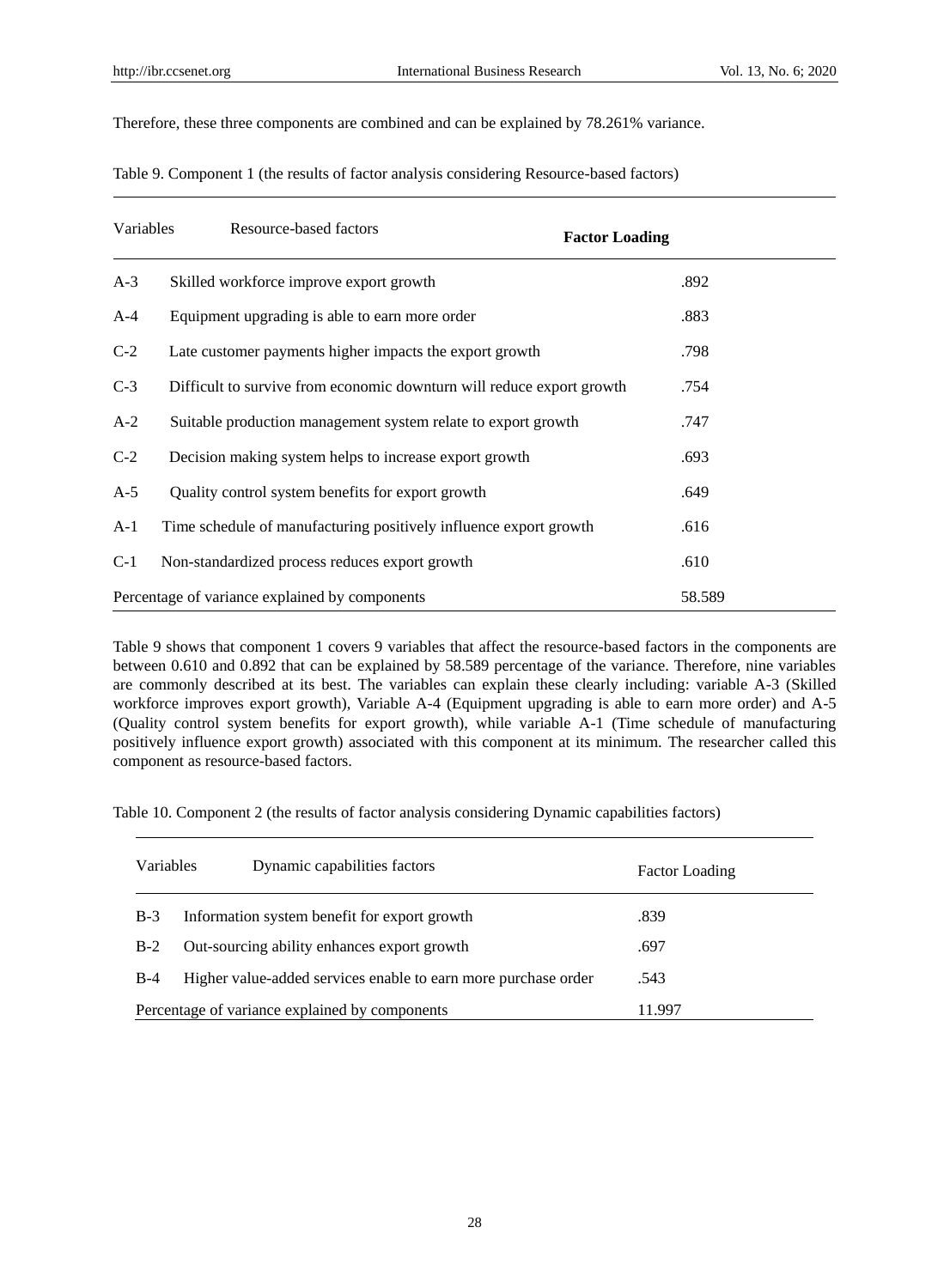Table 10, the factor analysis of the variables influencing Dynamic capabilities factors cover three key variables and the weight variables in components between 0.543 and 0.839 that can be explained to 11.997 percentage of the variance. Therefore the three variables can be described at its best. The variables can explain these clearly including: a variable B-3(Information system benefit for export growth), variable B-4 (Higher value-added services enable to earn more purchase order), and B-2 (Out-sourcing ability enhances export growth) subsequently. Therefore the researchers called this component as dynamic capabilities factors.

Table 11. Component 3 (the results of factor analysis considering market-based factors)

| Variables                                      | Market-based factors                                                        | <b>Factor Loading</b> |
|------------------------------------------------|-----------------------------------------------------------------------------|-----------------------|
| $A-7$                                          | Eliminating loss time and off-standard time can increase export growth .892 |                       |
| $A-6$                                          | Reliability of delivery is able to earn more order                          | .827                  |
| $B-1$                                          | Multiple marketing channels are able to improve export growth               | .766                  |
| Percentage of variance explained by components | 7.675                                                                       |                       |

From the table 11, when analyzing the composition of variables affecting Market-based factors cover33 variables and the weight variable in composition between 0.766 and 0.892 that can be explained to 7.675 percentage of the variance of the three variables described at its best. The variables can explain these clearly including: a variable component A-7 (Eliminating loss time and off-standard time can increase export growth) followed by A-6 (Reliability of delivery is able to earn more order) and variable B-1 Multiple marketing channels are able to improve export growth) Therefore the researchers called this component as market-based factors.

#### **Result of ANOVA test**

Statistically significant deviations in terms of the export growth have been obtained considering component 1 (Resource-based Factors), component 2 (Dynamic Capabilities Factors), component 3 (Market-based factors). One-way ANOVA analysis was used in order to evaluate hypotheses dealing within interval variable with a designated significance level of 0.05.

Enhance to Export Growth **Resource-based Factors**  $\chi^2$  **P** 1. To improve the productivity 22.258 .00\* 2. To shorten the lead-time  $21.614$  .00\* 3. Collaboration in supply chain  $23.540$  .00\* 4. The capability of opportunity identification  $25.048$  .00\* 5. The ability of quick response in market 22.040 .00\* 6. The ability of risk identification in market 27.638 .01\*

Table 12. Relationship between resource-based factors and export growth

\*Significant at 0.05

The result of Table12 shows statistically significant deviation regarding the relationship between resource-based factors and exportgrowth. Null hypothesis H (0)1 about the export growth of EOG sector is not relationship with resource-based factors is rejected at the level of significance and makes p < 0.05. Therefore, H1, H1a, H1b were accepted, the export growth of EOG sector is positively related to resource-based factors.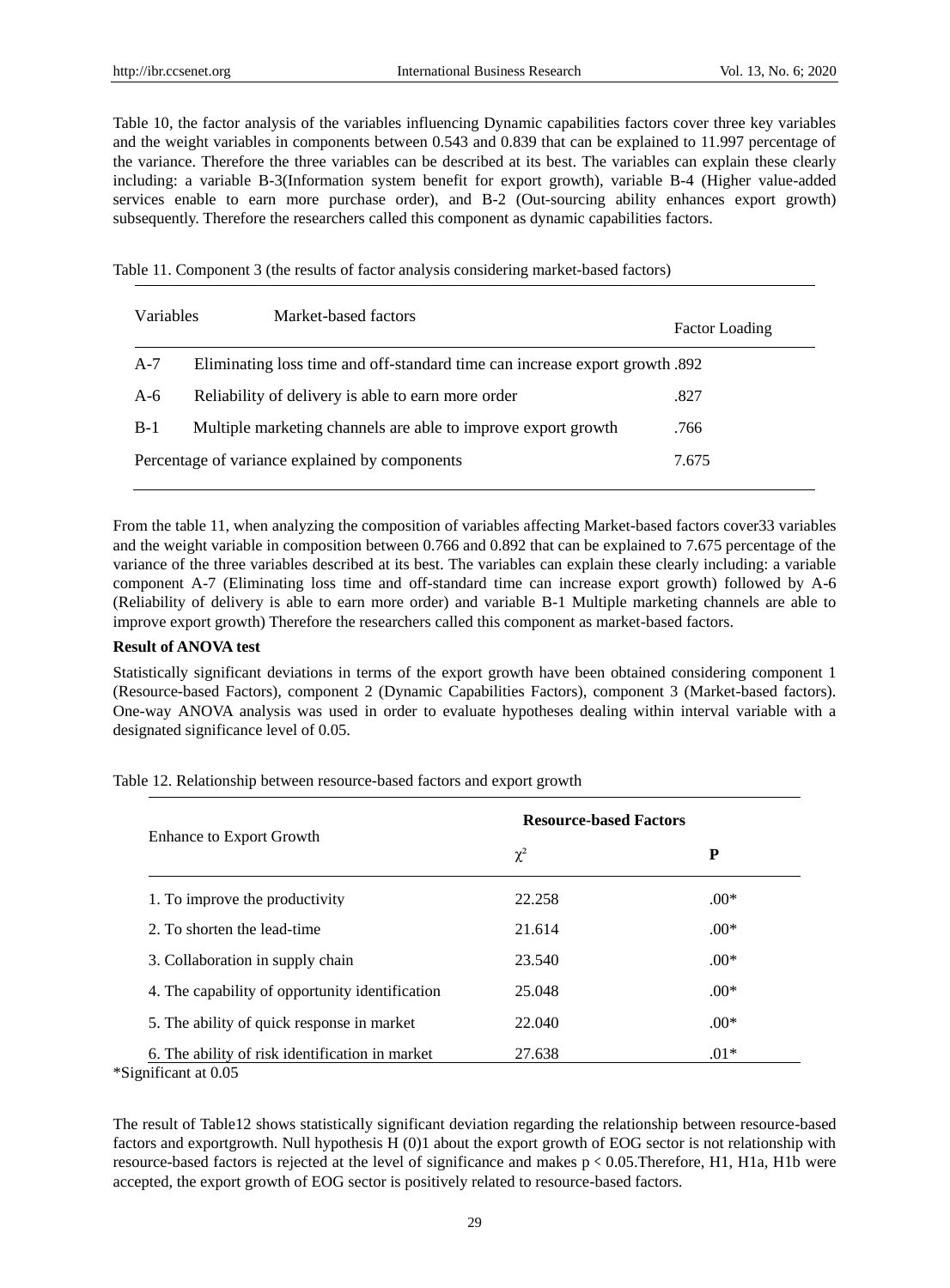|                                                 | <b>Dynamic</b>      |                |
|-------------------------------------------------|---------------------|----------------|
| Enhance to Export Growth                        | <b>Capabilities</b> | <b>Factors</b> |
|                                                 | $\chi^2$            | P              |
| 1. To improve the productivity                  | 26.601              | $.00*$         |
| 2. To shorten the lead-time                     | 43.737              | $.00*$         |
| 3. Collaboration in supply chain                | 42.700              | $.00*$         |
| 4. The capability of opportunity identification | 26.133              | $.00*$         |
| 5. The ability of quick response in market      | 20.736              | $.00*$         |
| 6. The ability of risk identification in market | 11.130              | $.001*$        |

#### Table 13. Relationship between dynamic capabilities factors and export growth

\*Significant at 0.05

The result of Table 13 shows statistically significant deviation regarding the relationship between resource-based factors and export growth. Null hypothesis H (0)2 about the export growth of EOG sector is not relationship with dynamic capabilities factors is rejected at the level of significance and makes p < 0.05. Therefore, H2, H2a, H2b were accepted, the export growth of EOG sector is positively related to dynamic capabilities factors.

|                                                 | Market-based factors |        |
|-------------------------------------------------|----------------------|--------|
| <b>Enhance to Export Growth</b>                 | $\chi^2$             | P      |
| 1. To improve the productivity                  | 25.613               | $.00*$ |
| 2. To shorten the lead-time                     | 13.907               | $.00*$ |
| 3. Collaboration in supply chain                | 20.756               | $.02*$ |
| 4. The capability of opportunity identification | 15.087               | $.00*$ |
| 5. The ability of quick response in market      | 13.650               | $.00*$ |
| 6. The ability of risk identification in market | 20.643               | $.00*$ |

Table 14. Relationship between Market-based factors and Export Growth

\*Significant at 0.05

The result of Table 14 shows statistically significant deviation regarding the relationship between market-based factors and export growth. Null hypothesis H (0)3 about the export growth of EOG sector is not relationship with market-based factors is rejected at the level of significance and makes  $p \le 0.05$ . Therefore, H3, H3a, H3b were accepted, the export growth of EOG sector is positively related to market-based factors.

#### **4. Results**

This section presents conceptual model derived from the theoretical underpinnings of the literature review and the result of empirical research by conducting factor analysis as following Figure5.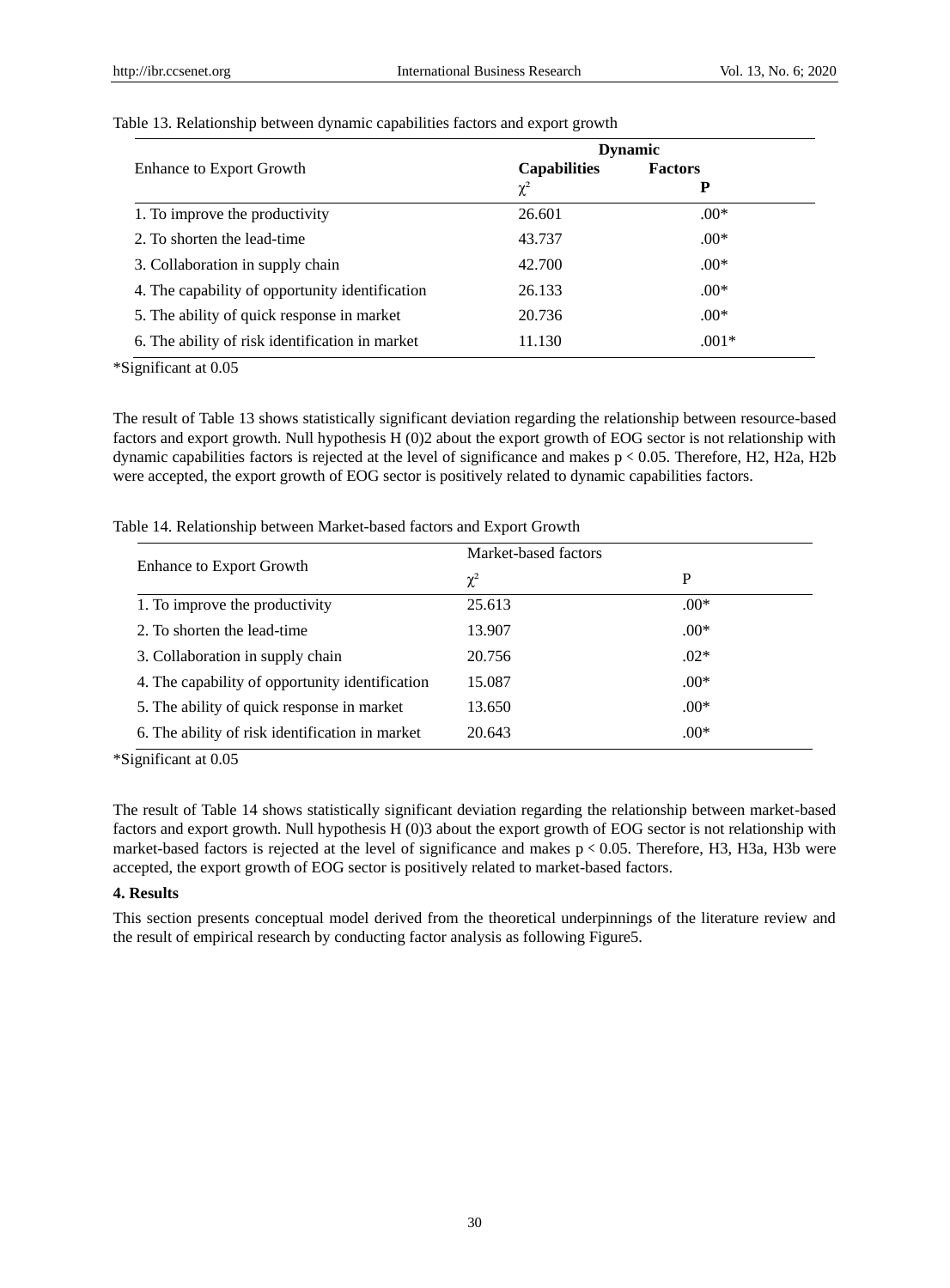

Figure 2. EOG Industry Competitiveness Challenges Model

Source: Developed by Researcher

Figure 2 is a refinement of the industrial competitiveness challenges models. The previous framework are useful for understanding the related theoretical underpinning of EOG industry competitiveness challenges, but it is limited in that it is independent and does not show the specific factors and its dynamic interaction between the elements as dose the model in Figure 2. The EOG industry competitiveness challenges model is a cycle diagram model showing the interactive relationships between the various categories of competitive challenges that The EOG industry encounter (i.e., productivity, lead-time, collaboration, opportunity identification, quick response and risk identification factors). The interaction between a sector's resource-based, dynamic capabilities, and market-based depicted in the EOG industry competitiveness challenges model leads to this dissertation's 1-3 research questions:

Question 1-3: There is: (1) the resource-based factors influence export-oriented garment sector's competitiveness; (2) the dynamic capabilities was demanded by facing competitiveness challenges; (3) the market-based factors were confirmed for overcoming the market risk. Firstly, a positive relationship among three components, enhancing industry's dynamic capabilities and resource-based factors will receive more purchase order in global market. Second, higher collaboration capability is able to improve productivity and shorten lead-time, especially, for small and middle size sectors, opportunity identification allow the EOG sectors to enforce quick response and risk identification in global market. Third, risk identification will generate positive impact both in lead-time and productivity. This model also implicates that the utilization of innovation-driven strategy can potentially enhances the industry's resource-based factors, dynamic capabilities factors and market-based factors. This EOG industry competitiveness challenges model descripts the factors related to resource-based, dynamic capabilities, and market-based as having important roles in an open innovation environment. Participant interviews identified the need for support of innovation-driven through enhancing the industry's resource-based factors, dynamic capabilities factors and market-based factors of EOG industry. Some of international famous buyers such as ZARA, GAP, H&M, demand very short lead time for keeping its agility and flexibility in retail market. Participant statements detailed the need for managerial innovation when taking risk, one participant stated, "innovation-driven such as data-driven on the process of purchase order follow-up, will be good way improve the efficient and reduce mistake and produce cost" Another statement indicated to the enforcement of collaboration also can foster competitive advantage with innovation-driven. This description suggests that successful utilization of innovation-driven strategy can potentially enhance the garment sector's competitiveness.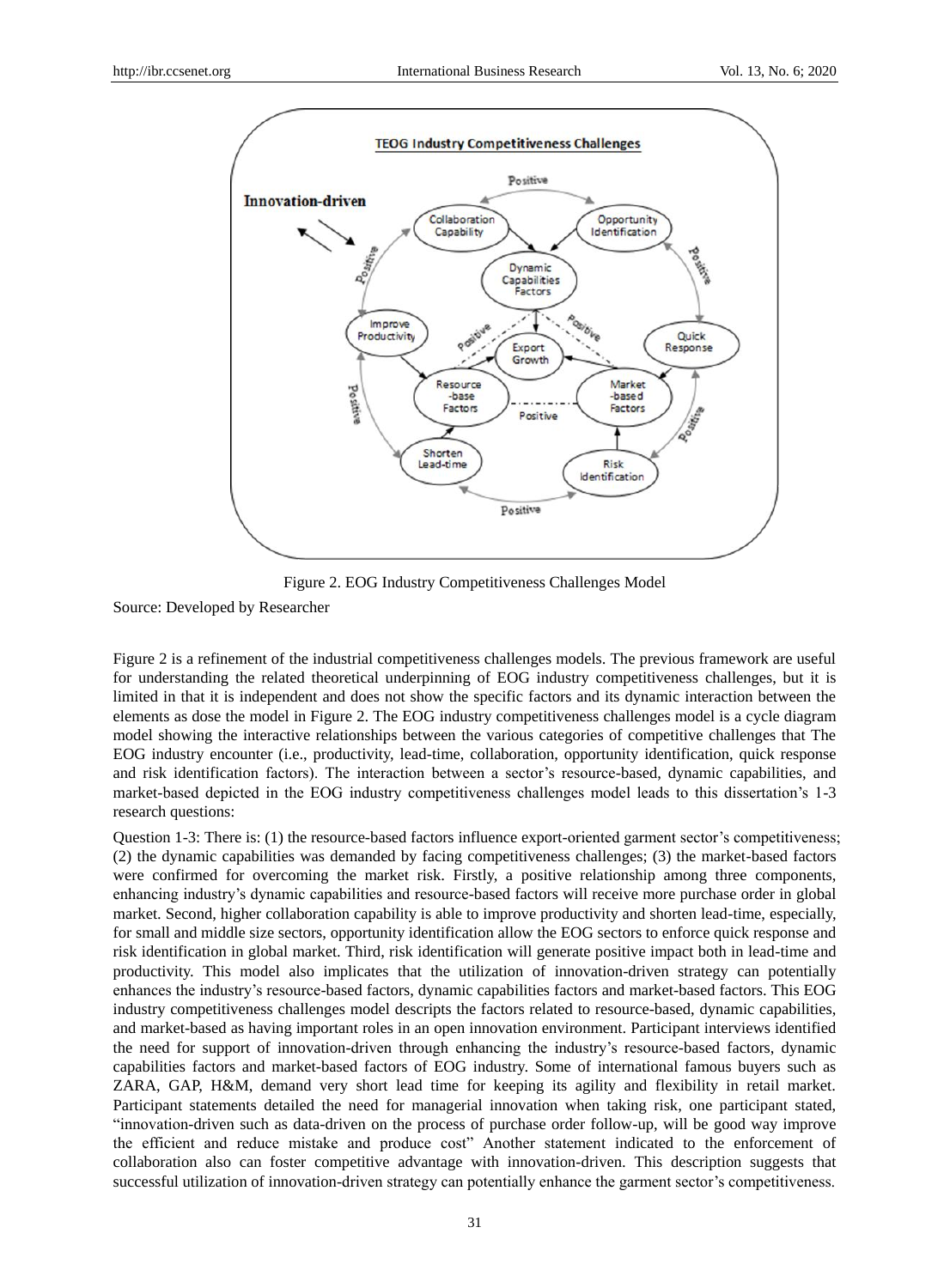#### **5. Conclusions**

The finding of this study can be understood as survey of exported-oriented garment industry in Thailand. The purpose of this study has presents whether these three factors have positive significant impact on the export growth. The participants of this study were all those management in EOG industry. The structured questionnaires were distributed to 250 sectors and a total of 211 respondents fully answered the required questions.

#### *5.1 Discussion and Implication*

The result implicates that the innovation-driven is urgently needed to overcoming competitiveness challenges in this industry. Emphasis of the need for innovation-driven in EOG industry is not simply improve management skill in sectors only, both supply chain and demand value chain should be considered. Discussed with participants and highlighted the competitive challenges the garment industry encounters, have stimulated the senior managers concerning more about the concept of innovation-driven. Call for innovation-driven, maybe it is crucial need for EOG industry overcoming competitive challenges in the context of situation. No similar model exists, but Watchravesringkan et al. (2010) found the sophisticated demanding consumer market, interdependent economic agents and strategies were determinants supporting competitiveness of EOG industry. Additionally, Hideki Esho (2015) claims that EOG industry can develop it competitiveness in terms of enhancing merchandizing, marketing and coordinating capabilities and skills. This study provides something new in the scholarship in competitiveness challenges of export-oriented garment industry, particularly a new explanation of competitiveness challenges model. The new model offers new possibility to the garment managers searching to focus on key factors to develop sector competitiveness. The factors identified offer new information to consider in developing the competitive advantage of garment industry. The results of this study indicate only in the Thailand export-oriented garment industry. The same association was not confirmed for the other industry examined in the study. It is important to further investigation how the export-oriented garment competitiveness in other developing economy is affected by same factors.

#### *5.2 Research Limitations*

It is important that the limitations of the study are identified in order to benefit for further research. There are two limitations should be considered, firstly, the research design did not include customers' perspective with demanding side. The research sample was purposeful position in order to obtain biased perspective from manager's professional experience, thus exploring a field not previously researched. Secondly, regarding the limitation of the sample size, it would bias the results of overall analyses toward the null hypothesis. Therefore, it is difficult to avoid the sources of potential bias in the interpretation of research results.

## **References**

- Cavana, R. Y., Delahaye, B. L., & Sekaran, U. (2001). *Applied business research: Qualitative and quantitative methods.* John Wiley & Sons Australia.
- Chan, M. L., & Mountain, D. C. (1983). Economies of scale and the Tornqvist discrete measure of productivity growth. *The Review of Economics and Statistics,* 663-667. https://doi.org/10.2307/1935938
- Chien, S. Y., & Tsai, C. H. (2012). Dynamic capability, knowledge, learning, and firm performance. *Journal of Organizational Change Management.* https://doi.org/10.1108/09534811211228148
- Chowdhury, M. M. H., & Quaddus, M. (2017). Supply chain resilience: Conceptualization and scale development using dynamic capability theory. *International Journal of Production Economics, 188,*  185-204. https://doi.org/10.1016/j.ijpe.2017.03.020
- Christopher, M., & Towill, D. R. (2005). Developing market-specific supply chain strategies. *The International Journal of Logistics Management, 13*(1), 1-14. https://doi.org/10.1108/09574090210806324
- Cochran, W. G. (1977). *Sampling Techniques* (3rd ed.). New York: Wiley.
- Curwen, L. G., Park, J., & Sarkar, A. K. (2013). Challenges and solutions of sustainable apparel product development: A case study of Eileen Fisher. *Clothing and Textiles Research Journal, 31*(1), 32-47. https://doi.org/10.1177/0887302X12472724
- Dinu, A. M. (2012). Modern methods of risk identification in risk management. *International journal of academic research in economics and management sciences, 1*(6), 67.
- Esho, H. (2015). Dynamics of the Textiles & Apparel Industries in Southeast Asia. *Journal of International Economic Studies, 14*(29), 85-106.
- Hunt, S. D., & Davis, D. F. (2012). Grounding supply chain management in resource advantage theory: In